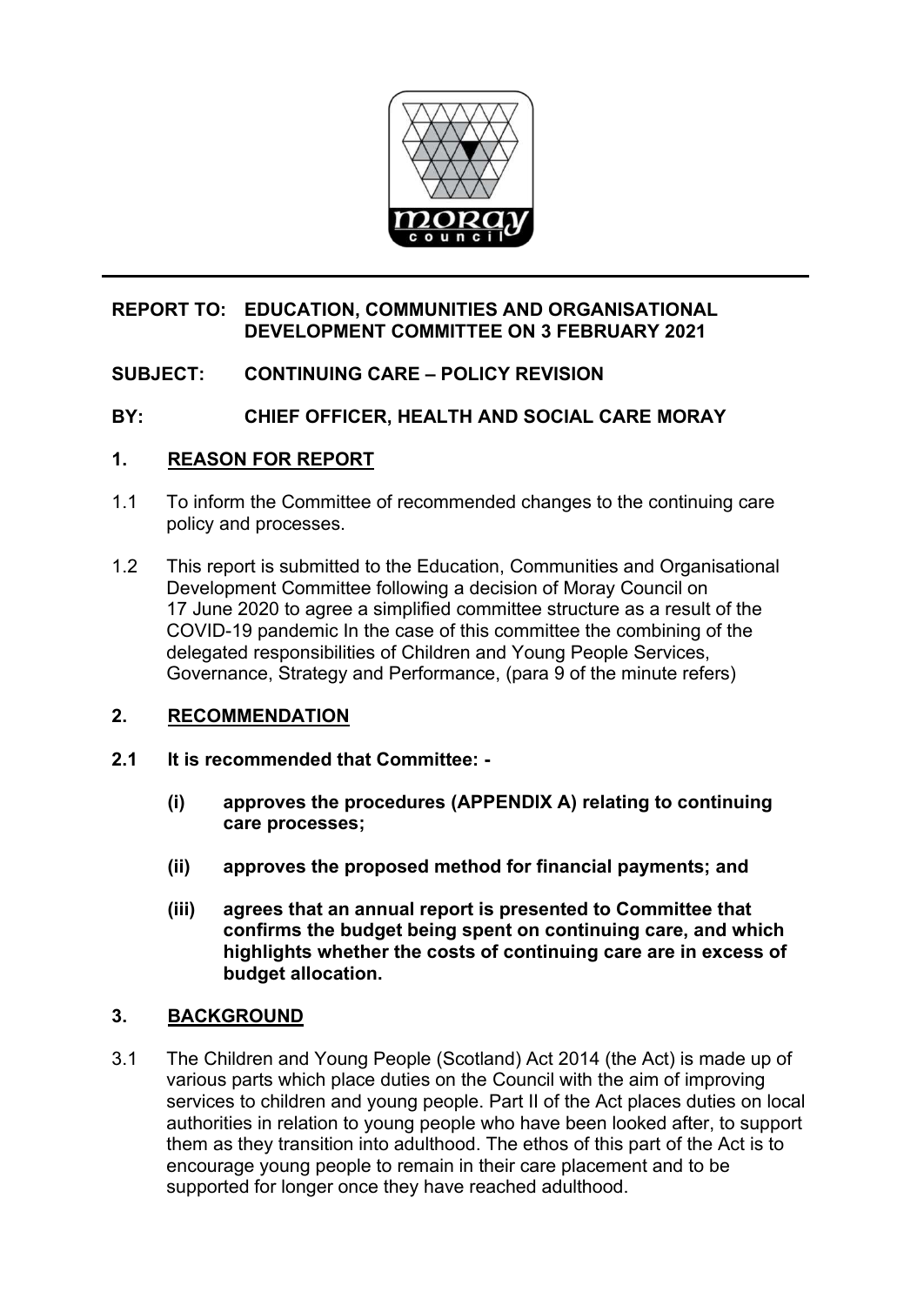- 3.2 The right to continuing care applies to eligible young people who are looked after within foster care, approved Kinship Care or residential care placements. It affords young people more choice and places a duty on the local authority to provide continuity of support that meets the welfare needs of the young person up to their 21<sup>st</sup> birthday. The provision of support and the continuation of a care placement is to provide a bridge from the protected status of a looked after child to adult independence. The duty does not apply to young people who are placed in Residential Schools on the basis of educational placement request, young people in secure accommodation or young people who are looked after at home. The duty applies to young people who are looked after, at least 16 years old and who have a date of birth after 1 April 1999.
- 3.3 The existing policy and procedures for continuing care were approved by the Children and Young People's Services Committee on 18 October 2017 (item 14 of the agenda refers). At that time revision of the policy and procedures was indicated in October 2018 and October 2020, and authority to make amendments in line with legislative and practice issues was delegated to the Chief Social Work Officer. That delegation was at the period when the budget holder and Chief Social Work Officer was the same post holder. This report to Committee seeking approval for changes to the policy and procedures are considered to be wider than practice changes and are recommended at this time, when the budget holder and the Chief Social Work Officer are separate post holders.
- 3.4 In addition to the need for revision based on practice and procedure, this revision is necessary in response to the outcome of complaint made to the Scottish Public Services Ombudsman (SPSO). The need for revision of the continuing care policy, as one aspect of the outcome of that complaint, was reported to Council on (7 October 2020) and to Education, Communities and Organisational Development Committee on 18 November 2020, (para 6 of the minute refers) within the report "SPSO report on Continuing Care and Transitions". The policy for transitions is tabled as a separate item.
- 3.5 The policy and practice recommended at **APPENDIX A**, with associated tools in **APPENDICES I - VIII**, is consistent with Scottish Government guidance on Getting it Right for Every Child and with guidance on Continuing Care and the Welfare Assessment: Practice Note issued by the Centre of Excellence for Children's Care and a Protection (CELCIS), the Clan child law centre and the Care Inspectorate. See **APPENDIX B**
- 3.6 The inclusion of recommended practices within the policy, for young people who go to university or who are at college at distance from their home, were developed given one specific case that was being actioned through judicial review. The Council has a duty under regulations made under s29 Children (Scotland) Act 1995 to provide accommodation for young people at university/ college, see **APPENDIX VIII,** if that accommodation is not available to them at holiday periods.
- 3.7 The key points of interest and of potential risk that will be of most interest for Committee are the costs associated with the recommended policy and practices.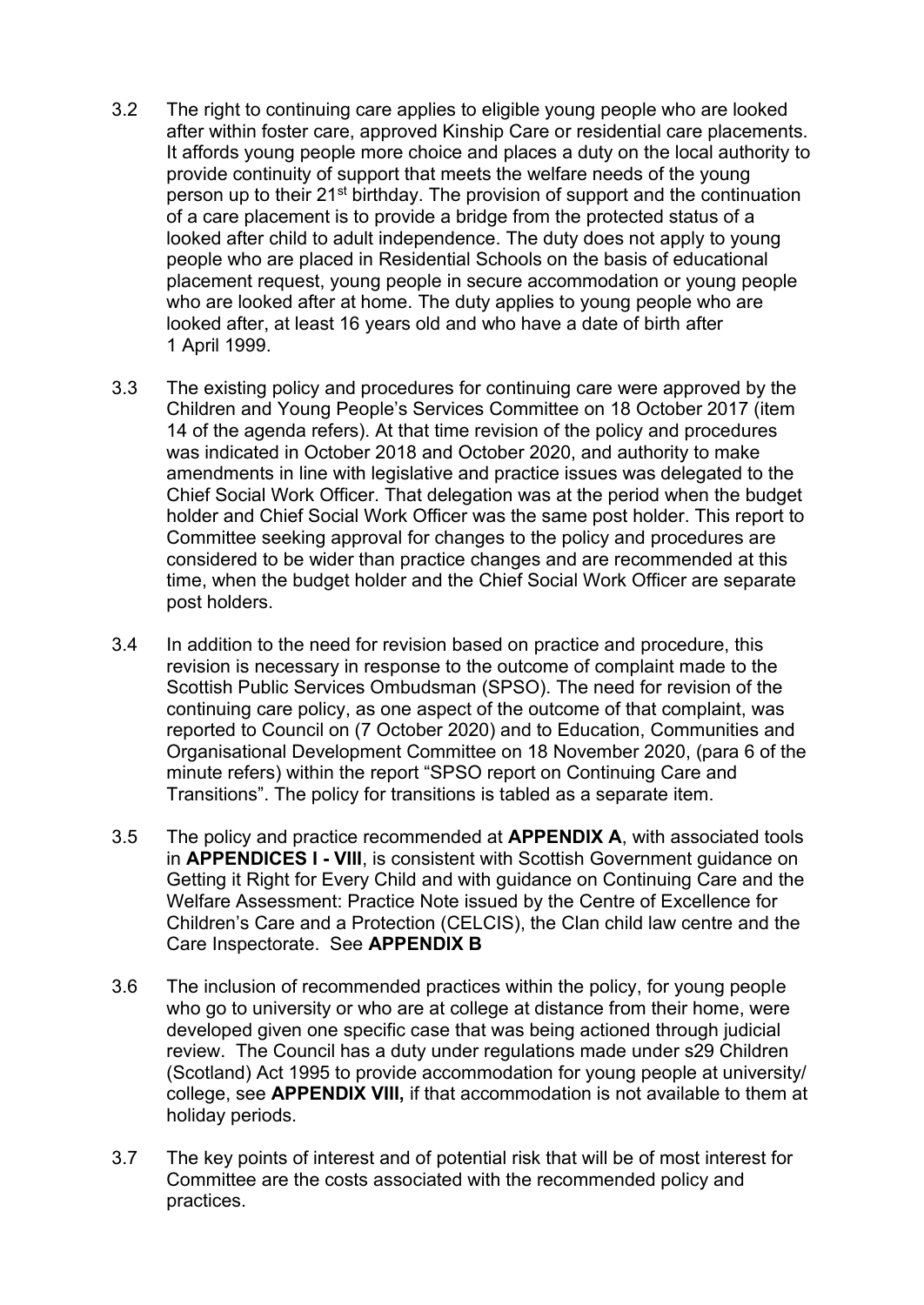- $(i)$  It is recommended that when a young person goes away to higher education their local authority foster carer or kinship carer, will receive the same sum as they had been receiving, in the year before the young people left to go to university. It is recommended that this should continue for the first year to ensure that the young person has the emotional support and option to return for support to what has been their known home.
- $(i)$  In the years following that initial year it is recommended that the carer will receive the pro rata equivalent of what are support accommodation project rates. The detail is in **APPENDIX A**
- (iii) For young people who remain in the continuing care of their foster or kinship carer, for the first year, the sums made payable will not change unless the young person earns a sum which is in excess of the living wage – in which case allowances paid will reduce.
- (iv) In the second and subsequent years, consistent with the approach for young people who are away from home at university, the sum payable will be that which is consistent with the sum payable for supported lodgings provisions. This would be whole week.
- (v) For young people who have been in independent foster care, the commissioning team will agree with the care provider rates which will not be less than those payable had the carer been a local authority carer.
- (vi) For young people who are cared for in residential care out of Moray, the commissioning team will agree with the care provider rates which reflect the ethos of the legislation but which also reflect the level of care that the young person is receiving from the care provider.
- (vii) For young people who are cared for in residential care in Moray, given that care is block funded it will be difficult to calculate the sum, for purposes of knowing how much budget is being spent on continuing care.
- (viii) It is in part for this reason that an annual report should be made to committee, to explore the numbers of young people who are in continuing care and to explore the budget that is aligned to continuing care.
- 3.8 The original report to Committee in October 2017 advised that the Scottish Government had provided additional funding to implement continuing care. The sum allocated to Moray to implement continuing care was £68,000, detail was contained within the report to Committee on 7 October 2015 (paragraph 9 of the minute refers). There is currently £147,000 funding available for Continuing Care for young people who choose continuing care as a placement option and remain in placement until they are 21 years old.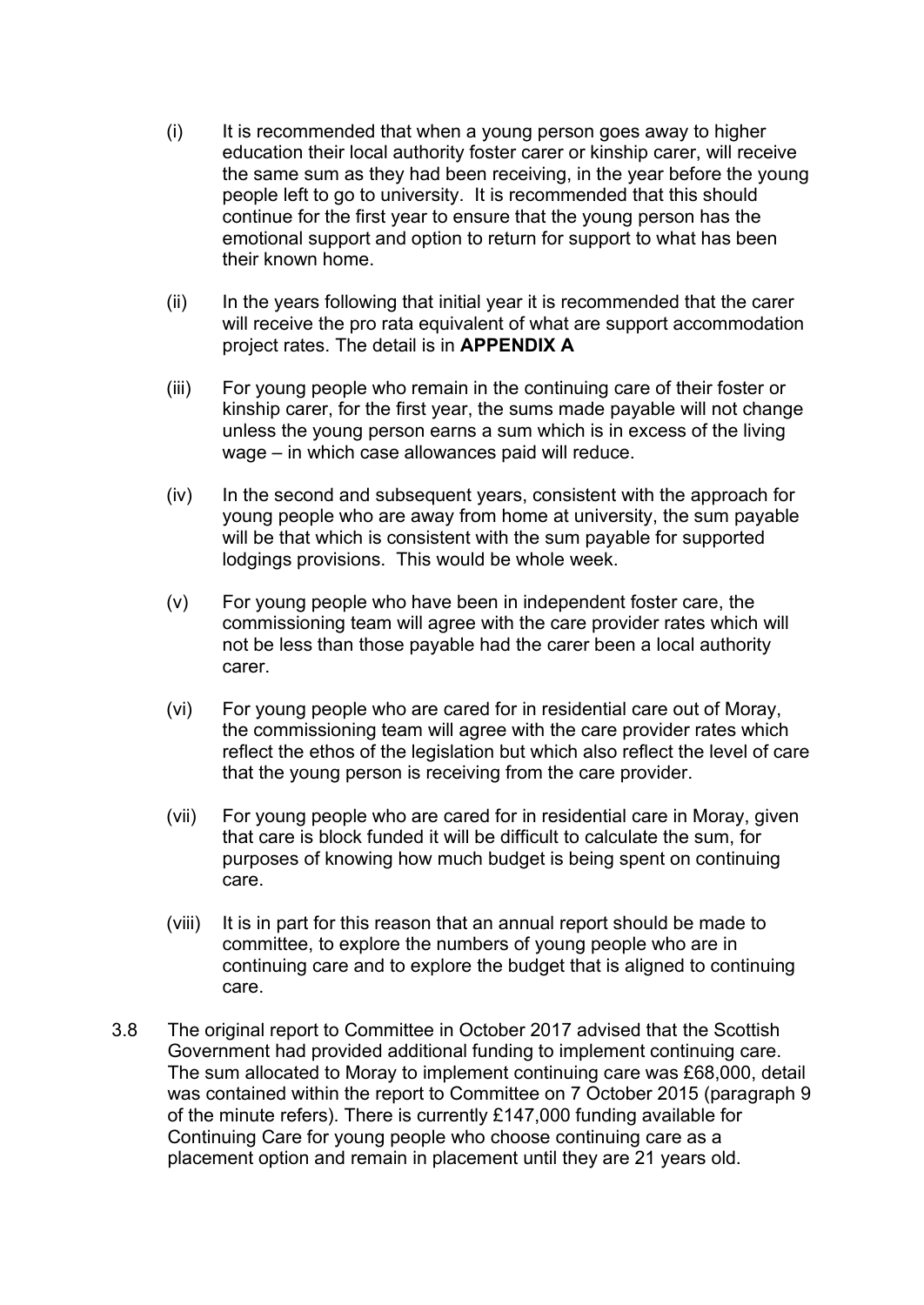- 3.9 The report then identified the risk that there would be a sizeable shortfall in budget, given the guidance that care givers should experience no change in sums payable following change of status to continuing care.
- 3.10 Current numbers of young people choosing to remain in continuing care have been small; currently 3 and previously 4. Most having been from kinship care but increasingly some young people have been cared for in local authority foster care. There is one young person in residential care out of Moray.
- 3.11 The budget for continuing care has been met from the placement funding stream in which the young people had had their placement as a looked after child: in the main kinship care and fostering. At the Committee in October 2017 it was agreed that as placements are made in continuing care, the budget from the budget stream in which the young person had been cared would move into the continuing care stream whenever possible, without creating overspend in the original budget stream. That has been the practice to date. Discussion with accountancy has confirmed that especially for the young people who move to continuing care from fostering and kinship care, given the underspend in the fees and allowances this alignment is affordable at this time.
- 3.12 However there are issues as noted in aligning the budget for young people who are in residential care both within and out of Moray.
	- (i) Within Moray there is an allocated budget (Cala) or a contract sum (Action for Children). Reporting will be on the number of young people who are cared for on the basis of continuing care. The budget however will be a crude calculation based on simple division.
	- (ii) Out of Moray the sum is made payable through the Additional Resource and Allocation Group (ARAG) based on the assessed needs of the young person; the legislation and the ethos of continuing care.
- 3.13 It might have been helpful to try to provide an estimate of possible future numbers of young people and estimated costs associated with continuing care but given the variables of age; months/ years that a young person may seek continuing care; the various care bases within which such care might be provided, giving an estimate is not possible. In the report to Committee in 2017 we did try to offer estimate but the table was not reflective of what happened for those young people, so confirms that an estimate is not a helpful indicator.
- 3.14 The aim of continuing care provision is to encourage, enable and empower young people to stay in an existing care placement until they are able to demonstrate their readiness and willingness to move on to independent living. The revision to policy and procedures as recommended and contained at **APPENDIX A** with associated appendices, is reflective of the legislation, the guidance that has been developed by CELCIS, the Care Inspectorate and Clan Law and addresses the outcome and requirement from the SPSO complaint and outcome relating to continuing care.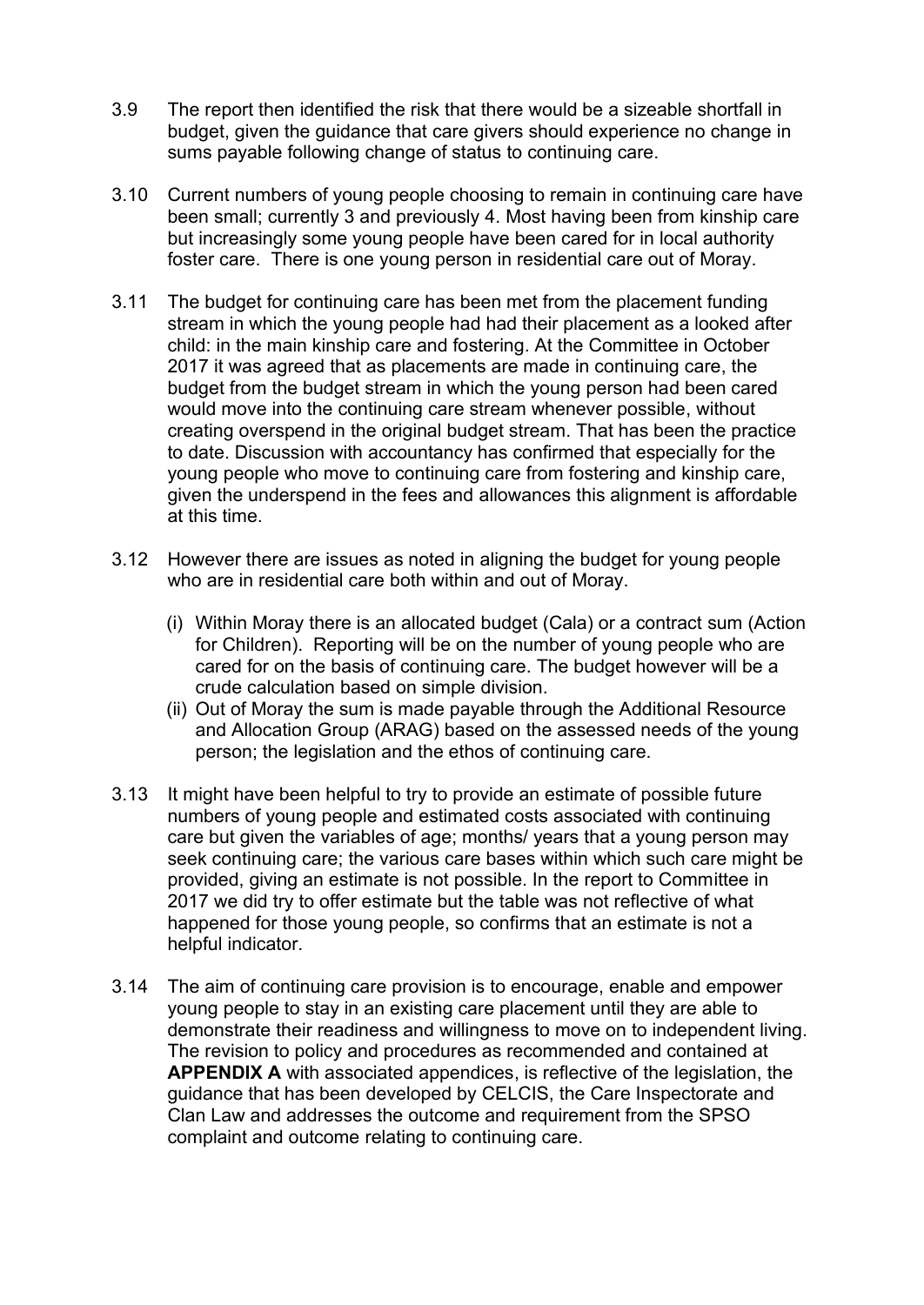#### **4. SUMMARY OF IMPLICATIONS**

### **(a) Corporate Plan and 10 Year Plan (Local Outcomes Improvement Plan (LOIP))**

The Children's Services plan 2020/23 identifies improving outcomes for looked after children as a key priority the Children and Families and Justice Social Work service improvement plan identifies actions to be taken to support these improvements the Corporate plan (2020 update) identifies the following priorities**:** 

Work with families as partners to give their children the kind of lives they want them to lead so that children grow up to be strong and resilient; Improve the life chances and outcomes for care experienced children and young people Improvement in children and young people's health and well-being

#### **(b) Policy and Legal**

The relevant legislation and policies are detailed within the report.

### **(c) Financial implications**

The financial implications are unknown. The risk is concerned with significant shortfall in budget. The proposal is to continue to align budget as the young person moves from one care base to continuing care when possible and to report on this annually to Committee.

#### **(d) Risk Implications**

The risk is noted in the body of the report in that there was the requirement made by the SPSO to review policy for continuing care and further, in relation to one young person the case was settled prior to judicial review.

#### **(e) Staffing Implications**

There are no direct staffing implications associated with this report.

#### **(f) Property**

There are no direct property implications associated with this report.

#### **(g) Equalities/Socio Economic Impact**

An equality impact assessment was carried out and found no negative impacts.

#### **(h) Consultations**

Chief Executive, Moray Council; Chief Social Work Officer; Head of Service, Children & Families & Criminal Justice Services; Senior Human Resources Adviser; Principal Accountant, Morag Smith, Senior Solicitor, Tracey Sutherland, Committee Services Officer and the Equal Opportunities Officer have been consulted in the preparation of this report and are in agreement with the content relating to their areas of responsibility.